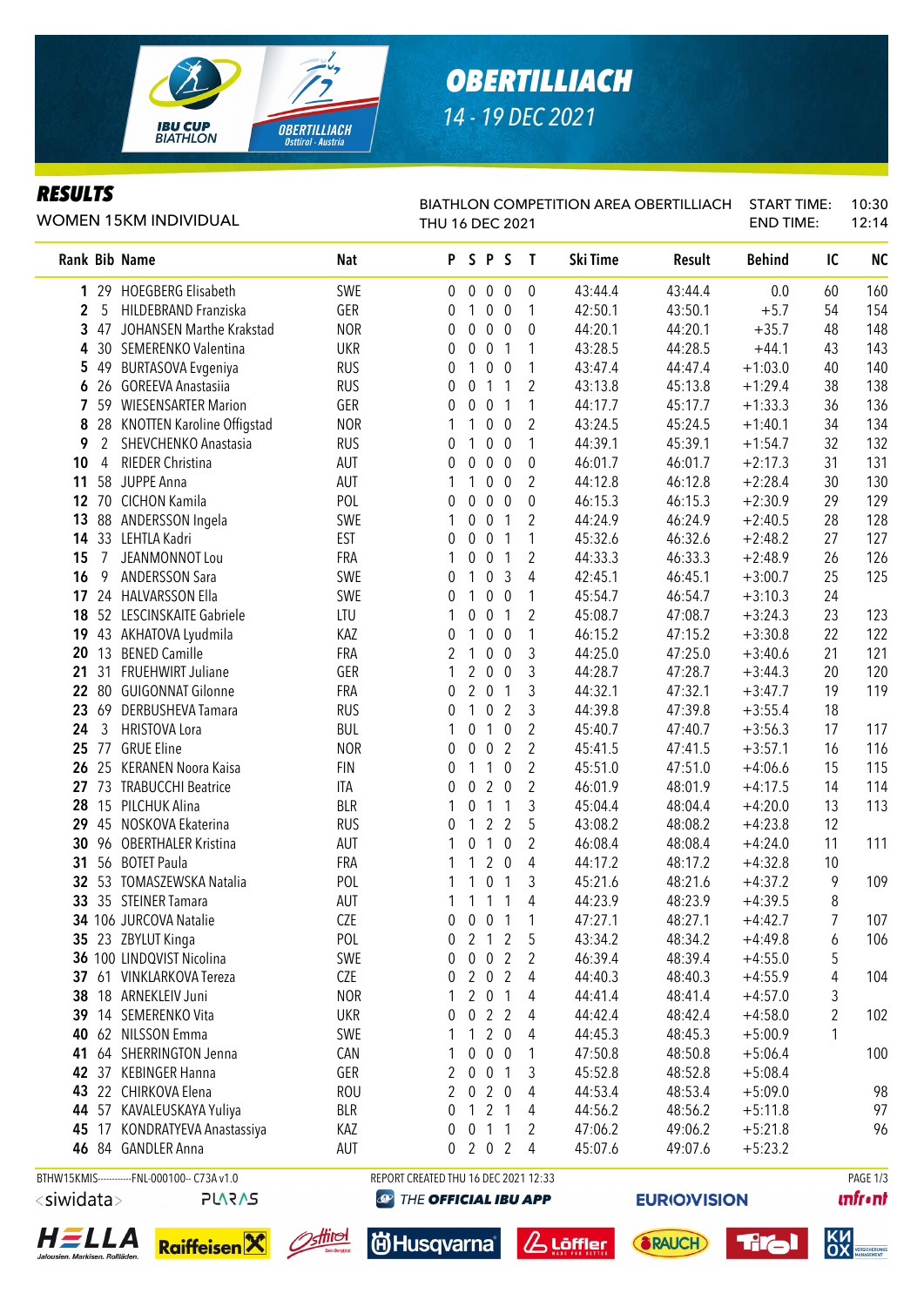

# *OBERTILLIACH 14 - 19 DEC 2021*

### *RESULTS*

| WOMEN 15KM INDIVIDUAL |                                              |            | THU 16 DEC 2021                      |                                    |                |                | BIATHLON COMPETITION AREA OBERTILLIACH |         | <b>START TIME:</b><br><b>END TIME:</b> |    | 10:30<br>12:14 |
|-----------------------|----------------------------------------------|------------|--------------------------------------|------------------------------------|----------------|----------------|----------------------------------------|---------|----------------------------------------|----|----------------|
| Rank Bib Name         |                                              | <b>Nat</b> | PSPS                                 |                                    |                | $\mathbf{I}$   | Ski Time                               | Result  | <b>Behind</b>                          | IC | <b>NC</b>      |
|                       | 47 51 GERBULOVA Natalia                      | <b>RUS</b> | 0 2 1 2                              |                                    |                | 5              | 44:12.3                                | 49:12.3 | $+5:27.9$                              |    |                |
| 48 21                 | <b>MEIER</b> Lea                             | SUI        |                                      | $\mathbf 0$<br>$\mathbf{1}$        | $\overline{2}$ | 4              | 45:32.3                                | 49:32.3 | $+5:47.9$                              |    | 93             |
|                       | 49 60 MACHYNIAKOVA Veronika                  | <b>SVK</b> | 0                                    | $\mathbf{1}$<br>1                  | $\mathbf 0$    | 2              | 47:35.9                                | 49:35.9 | $+5:51.5$                              |    | 92             |
|                       | 50 71 KRYVONOS Anna                          | <b>UKR</b> | 0                                    | $\overline{2}$<br>$\overline{0}$   | $\overline{2}$ | 4              | 45:38.8                                | 49:38.8 | $+5:54.4$                              |    | 91             |
|                       | 51 107 RICHARD Jeanne                        | FRA        | 1                                    | $\mathfrak{Z}$<br>$\overline{0}$   | $\mathbf 0$    | 4              | 45:41.5                                | 49:41.5 | $+5:57.1$                              |    |                |
|                       | 52 48 BEKH Ekaterina                         | <b>UKR</b> | 4                                    | $\overline{0}$<br>$\boldsymbol{0}$ | $\overline{2}$ | 6              | 43:45.8                                | 49:45.8 | $+6:01.4$                              |    |                |
|                       | 53 68 KOCERGINA Natalja                      | LTU        | 0                                    | $\mathbf{1}$<br>$\mathbf{1}$       | $\mathfrak{Z}$ | 5              | 44:58.4                                | 49:58.4 | $+6:14.0$                              |    | 88             |
|                       | 54 101 BIELKINA Nadiia                       | <b>UKR</b> | 1                                    | $\pmb{0}$<br>$\overline{0}$        | $\overline{2}$ | 3              | 47:15.8                                | 50:15.8 | $+6:31.4$                              |    |                |
|                       | 55 42 CHAUVEAU Sophie                        | FRA        | 0                                    | $\mathfrak{Z}$<br>$\mathbf{1}$     | $\overline{2}$ | 6              | 44:22.0                                | 50:22.0 | $+6:37.6$                              |    |                |
|                       | 56 34 MORTON Darcie                          | AUS        | 1                                    | $\overline{1}$<br>$\pmb{0}$        | $\mathbf{1}$   | 3              | 47:33.1                                | 50:33.1 | $+6:48.7$                              |    | 85             |
|                       | 57 105 BIELECKA Dominika                     | POL        | 1                                    | $\overline{2}$<br>$\overline{0}$   | $\mathbf 0$    | 3              | 47:36.5                                | 50:36.5 | $+6:52.1$                              |    |                |
|                       | 58 46 GAIM Grete                             | EST        | 0                                    | $\mathbf{1}$<br>$\mathbf{1}$       | 1              | 3              | 47:50.2                                | 50:50.2 | $+7:05.8$                              |    | 83             |
|                       | 59 87 MUNKHBAT Doljinsuren                   | MGL        | 0                                    | $\overline{2}$<br>$\overline{0}$   | $\mathbf{1}$   | 3              | 47:53.5                                | 50:53.5 | $+7:09.1$                              |    | 82             |
|                       | 60 12 SABULE Annija                          | LAT        | 0                                    | $\mathbf{1}$<br>$\mathbf{1}$       | 1              | 3              | 48:14.7                                | 51:14.7 | $+7:30.3$                              |    | 81             |
|                       | 61 16 TEPLA Eliska                           | <b>CZE</b> | 2                                    | $\overline{2}$<br>$\overline{2}$   | $\mathbf{1}$   | 7              | 44:16.8                                | 51:16.8 | $+7:32.4$                              |    | 80             |
| 62<br>6               | MACHYNIAKOVA Julia                           | <b>SVK</b> | 0                                    | $\mathbf{1}$<br>$\overline{2}$     | $\overline{2}$ | 5              | 46:17.1                                | 51:17.1 | $+7:32.7$                              |    | 79             |
| 63                    | 99 DICKSON Emily                             | CAN        | 1                                    | 1<br>$\mathbf 0$                   | $\overline{2}$ | 4              | 47:23.8                                | 51:23.8 | $+7:39.4$                              |    | 78             |
|                       | 64 92 PASSLER Rebecca                        | ITA        | 1                                    | 0<br>$\mathbf{1}$                  | 4              | 6              | 45:24.2                                | 51:24.2 | $+7:39.8$                              |    | 77             |
| 65                    | 90 SPARK Lisa Maria                          | GER        | 2                                    | $\overline{2}$<br>$\overline{0}$   | $\overline{2}$ | 6              | 45:26.6                                | 51:26.6 | $+7:42.2$                              |    |                |
|                       | 66 83 LEJSEK Klara                           | <b>CZE</b> | 1                                    | $\mathbf{1}$<br>$\overline{0}$     | $\mathbf{3}$   | 5              | 46:28.7                                | 51:28.7 | $+7:44.3$                              |    |                |
| 8<br>67               | CARRARA Michela                              | ITA        | 1                                    | 2 <sub>3</sub>                     | 2              | 8              | 43:35.0                                | 51:35.0 | $+7:50.6$                              |    | 74             |
|                       | 68 20 GASPARIN Elisa                         | SUI        | 1                                    | 3<br>$\mathbf{1}$                  | 2              | 7              | 44:43.2                                | 51:43.2 | $+7:58.8$                              |    | 73             |
|                       | 69 97 LUKKARINEN Nenna                       | <b>FIN</b> | 1                                    | $\pmb{0}$<br>$\mathbf 0$           | $\overline{0}$ | 1              | 50:45.9                                | 51:45.9 | $+8:01.5$                              |    | 72             |
|                       | 70 54 SKREDE Aasne                           | <b>NOR</b> | 3                                    | 2 <sub>1</sub>                     | 2              | 8              | 43:50.8                                | 51:50.8 | $+8:06.4$                              |    |                |
|                       | 70 74 ABE Mariya                             | KOR        | 0                                    | $\overline{2}$<br>$2^{\circ}$      | $\mathbf 0$    | 4              | 47:50.8                                | 51:50.8 | $+8:06.4$                              |    | 71             |
|                       | 72 95 NORDVANG Randi Sollid                  | <b>NOR</b> | 1                                    | 1<br>$\mathbf 0$                   | 4              | 6              | 45:56.6                                | 51:56.6 | $+8:12.2$                              |    |                |
|                       | 73 41 FUKUDA Hikaru                          | <b>JPN</b> | 1                                    | 2<br>$\mathbf{1}$                  | 0              | 4              | 48:01.4                                | 52:01.4 | $+8:17.0$                              |    | 68             |
|                       | 74 27 GHILENKO Alla                          | <b>MDA</b> | 2                                    | $\mathbf{1}$<br>$\mathbf 0$        | $\mathfrak{Z}$ | 6              | 46:02.5                                | 52:02.5 | $+8:18.1$                              |    | 67             |
|                       | 75 40 AUCHENTALLER Hannah                    | ITA        | 2                                    | 3<br>$\overline{0}$                | $\overline{2}$ | 7              | 45:03.4                                | 52:03.4 | $+8:19.0$                              |    |                |
|                       | 76 93 MEIER-RUGE Ladina                      | SUI        | 1                                    | $\mathbf{1}$<br>$\mathbf{1}$       | $\overline{2}$ | 5              | 47:37.0                                | 52:37.0 | $+8:52.6$                              |    | 65             |
|                       | 77 76 LIIV Lisbeth                           | EST        | 0                                    | $\overline{2}$<br>$\overline{0}$   | $\overline{2}$ | 4              | 48:39.7                                | 52:39.7 | $+8:55.3$                              |    | 64             |
|                       | 78 55 JUNG Jumi                              | KOR        | 1                                    | $121$                              |                | 5              | 48:04.1                                | 53:04.1 | $+9:19.7$                              |    | 63             |
|                       | 79 10 TANAKA Yurie                           | <b>JPN</b> | 0 1 2 4                              |                                    |                | $\overline{7}$ | 46:08.7                                | 53:08.7 | $+9:24.3$                              |    | 62             |
|                       | 80 85 BULINA Sandra                          | LAT        | 0                                    | 4<br>2                             | $\overline{1}$ | 7              | 46:21.4                                | 53:21.4 | $+9:37.0$                              |    | 61             |
|                       | 81 39 MEINEN Susanna                         | SUI        | 1                                    | $\overline{2}$<br>4                | $\overline{2}$ | 9              | 44:27.1                                | 53:27.1 | $+9:42.7$                              |    |                |
|                       | 82 79 LEINAMO Sonja                          | <b>FIN</b> | 0                                    | $\overline{0}$<br>4                | $\overline{2}$ | 6              | 47:27.2                                | 53:27.2 | $+9:42.8$                              |    | 57             |
|                       | 83 19 GOWLING Gillian                        | CAN        |                                      | 2<br>$\overline{2}$                | 2              | 7              | 47:07.1                                | 54:07.1 | $+10:22.7$                             |    | 55             |
|                       | 84 38 LIGHTFOOT Amanda                       | GBR        |                                      | 3<br>$\overline{2}$                | 3              | 9              | 45:19.4                                | 54:19.4 | $+10:35.0$                             |    | 53             |
| $\overline{1}$<br>85  | KO Eunjung                                   | KOR        | 2                                    | 4                                  | $2\quad0$      | 8              | 46:21.0                                | 54:21.0 | $+10:36.6$                             |    | 51             |
|                       | 86 86 BARMETTLER Flavia                      | SUI        | 0                                    | 4<br>$\mathbf{3}$                  | $\mathbf{1}$   | 8              | 46:38.2                                | 54:38.2 | $+10:53.8$                             |    |                |
|                       | 87 81 ANUFRYIENKA Karyna                     | <b>BLR</b> | 1                                    | $2 \t1 \t1$                        |                | 5              | 49:39.5                                | 54:39.5 | $+10:55.1$                             |    | 47             |
|                       | 88 72 SKRIPKINA Alina                        | KAZ        | 0                                    | $2 \t1 \t1$                        |                | 4              | 51:07.8                                | 55:07.8 | $+11:23.4$                             |    | 45             |
|                       | 89 50 MARTON Eniko                           | <b>ROU</b> | 1                                    | $\mathbf{3}$                       | 2 <sub>3</sub> | 9              | 46:28.7                                | 55:28.7 | $+11:44.3$                             |    | 43             |
|                       | 90 44 SEPANDJ Darya                          | CAN        | 0                                    | $\mathbf{1}$<br>$\mathbf{1}$       | $\overline{4}$ | 6              | 49:38.7                                | 55:38.7 | $+11:54.3$                             |    |                |
|                       | 91 67 IRVANKOSKI Emilia                      | <b>FIN</b> | 2                                    | $\mathbf{3}$<br>$\mathbf 0$        | $\overline{1}$ | 6              | 50:16.6                                | 56:16.6 | $+12:32.2$                             |    |                |
|                       | 92 36 GOLUBEVA Inese                         | LAT        | $\mathbf 0$                          | 3 0                                | $\mathbf{3}$   | 6              | 51:28.3                                | 57:28.3 | $+13:43.9$                             |    | 37             |
|                       | BTHW15KMIS------------FNL-000100-- C73A v1.0 |            | REPORT CREATED THU 16 DEC 2021 12:33 |                                    |                |                |                                        |         |                                        |    | PAGE 2/3       |

<siwidata> **PLARAS** 







<u>stiid</u>

**@** THE OFFICIAL IBU APP







Titol



SICHERUNGS